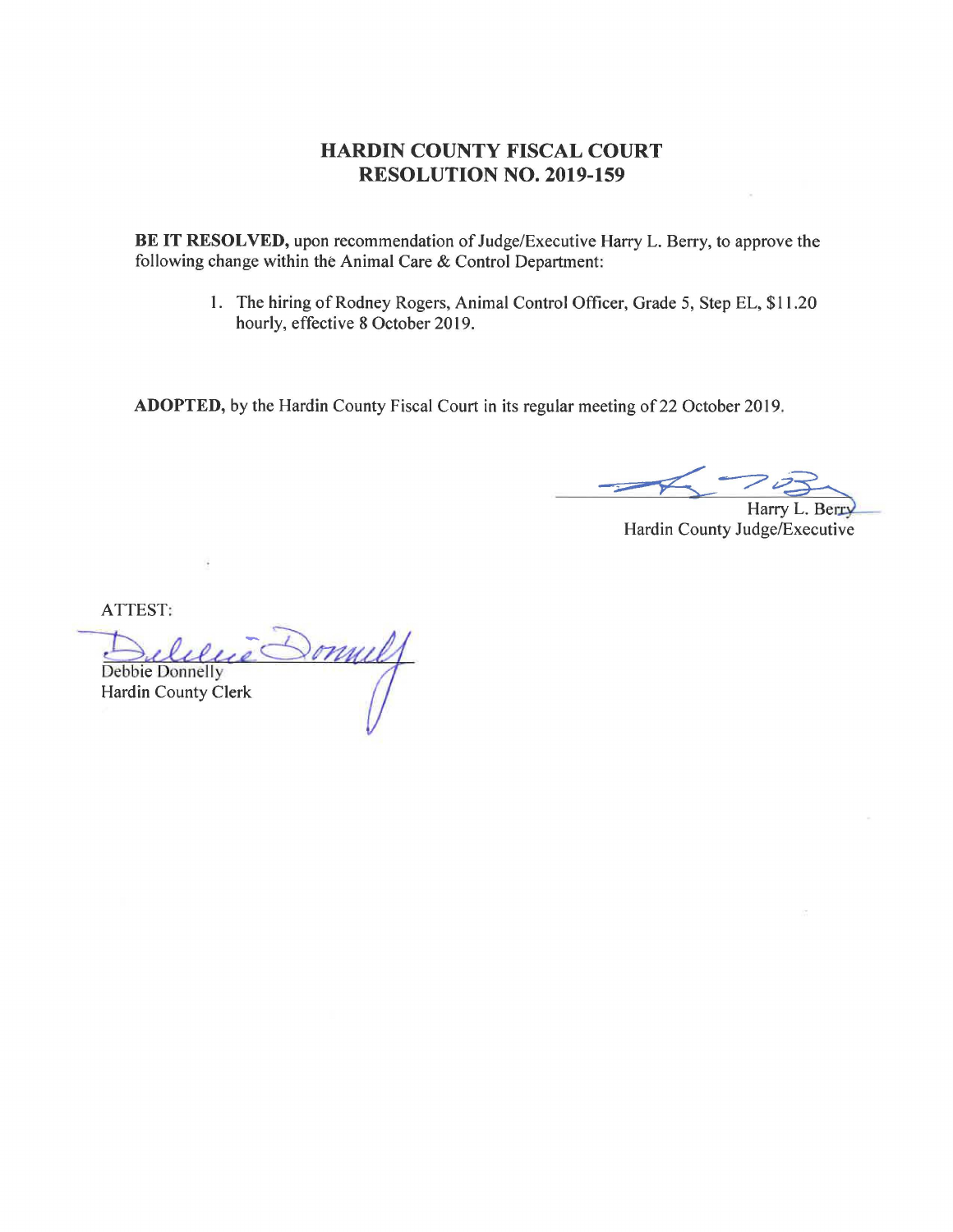**BE IT RESOLVED,** upon recommendation of Judge/Executive Harry L. Berry, to approve the following change within the EMS Department:

I. The change of status of Jennifer Kant, from 56 hour EMT, Grade 4, Step 3, to part-time Paramedic, Grade 8, Step 3, at \$14.45 hourly, with a uniform allowance of \$200 per fiscal year, effective 27 October 2019.

ADOPTED, by the Hardin County Fiscal Court in its regular meeting of 22 October 2019.

Harry L. Berr

Hardin County Judge/Executive

Sonnely Debbie Donnelly Hardin County Clerk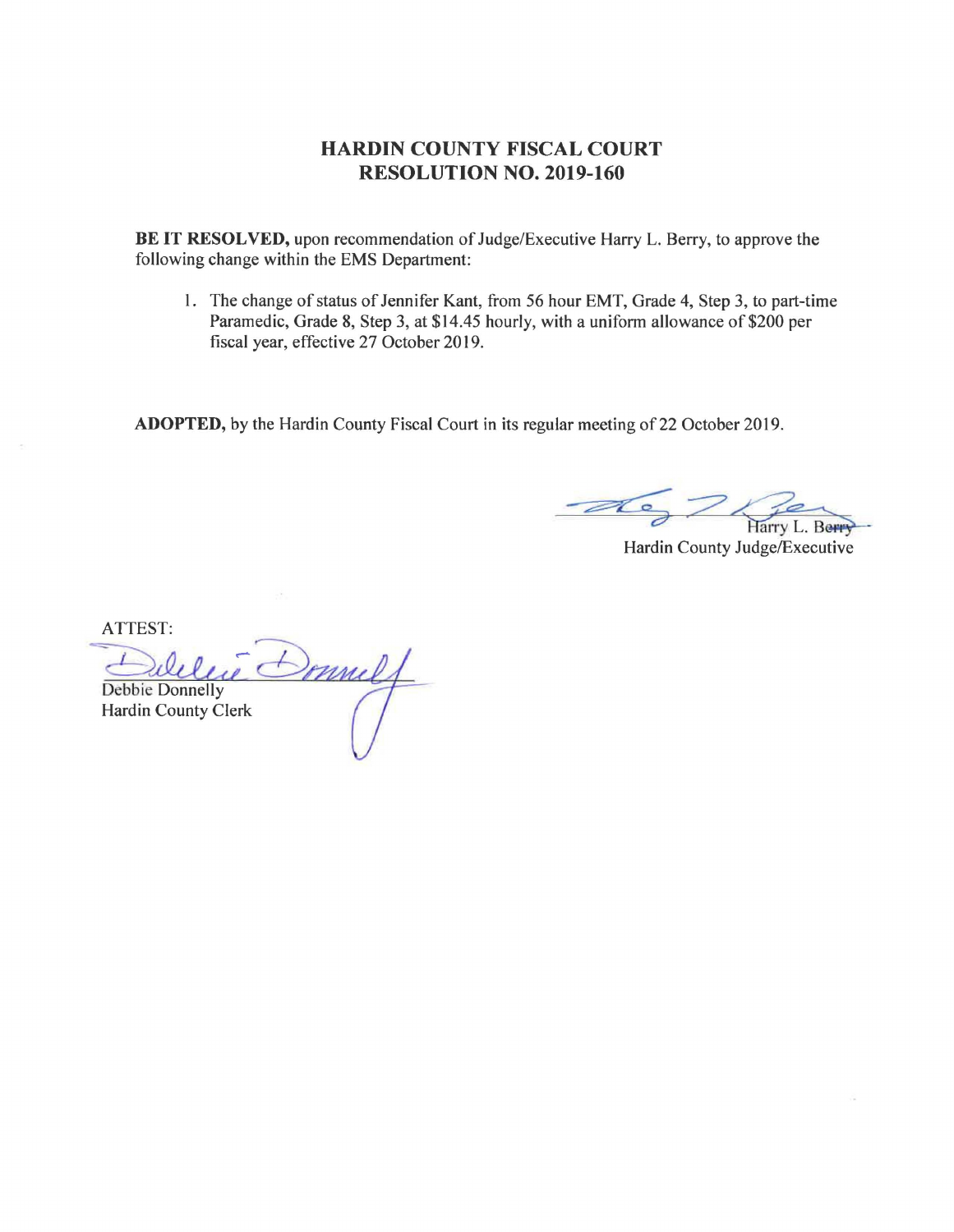#### **HARDIN COUNTY FISCAL COURT RESOLUTION NO. 2019-160-REVISED**

**BE IT RESOLVED,** upon recommendation of Judge/Executive Harry L. Berry, to approve the following change within the EMS Department:

I. The change of status of Jennifer Kant, from 56 hour EMT, Grade 4, Step 3, to part-time EMT, Grade 8, Step 3, at \$14.45 hourly, with a uniform allowance of \$200 per fiscal year, effective 27 October 2019.

**ADOPTED,** by the Hardin County Fiscal Court in its regular meeting of 12 November 2019.

Harr<del>y L.</del> Berry

Hardin County Judge/Executive

 $\rightarrow$   $\rightarrow$ Debbie Donnelly Hardin County Clerk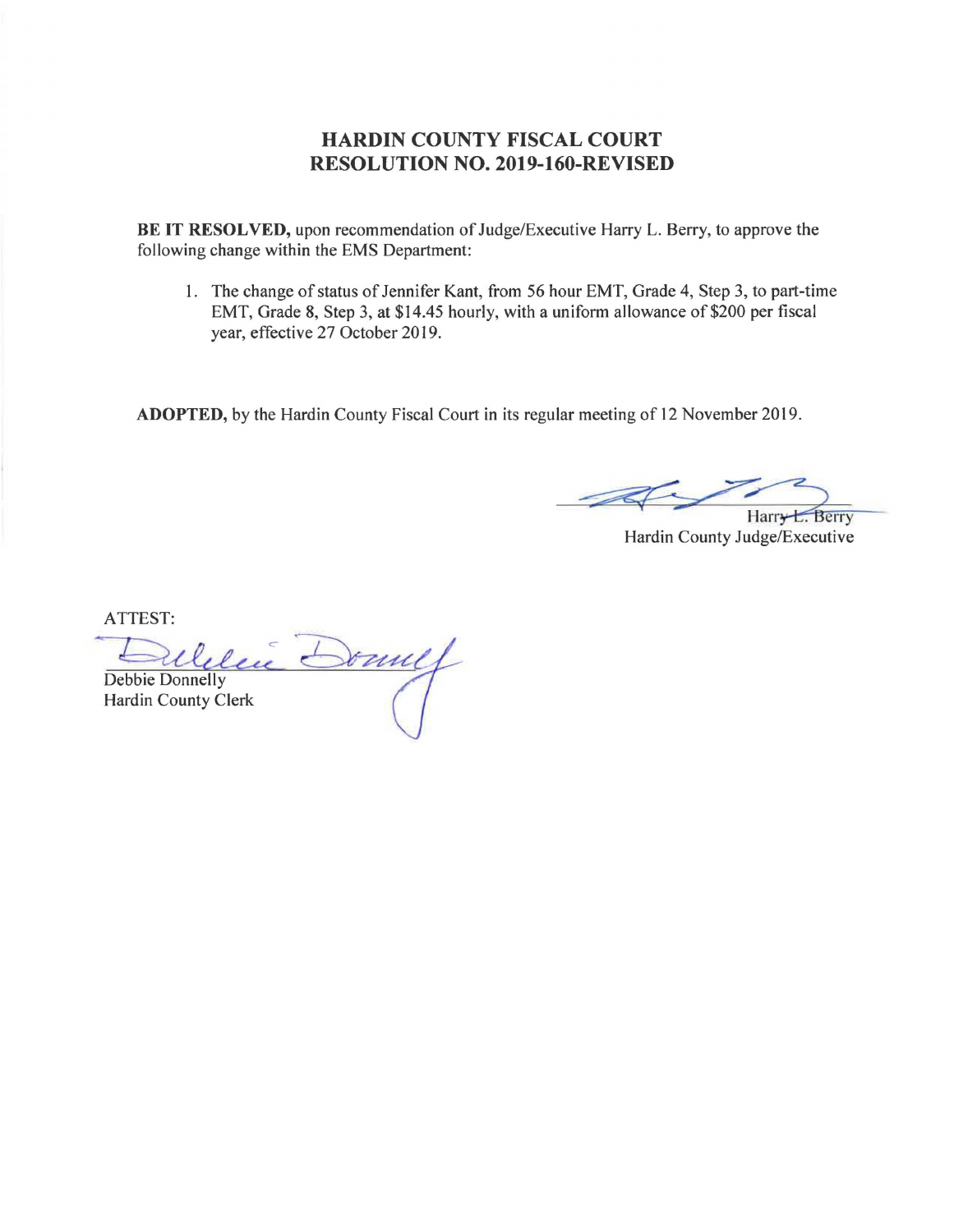**BE IT RESOLVED,** upon recommendation of Judge/Executive Harry L. Berry, to approve the following changes within the E-911 Department:

- 1. The involuntary termination of Margie S. Hall, Telecommunicator, effective 15 October 2019.
- 2. The change of status of Kelsey M. Artz, from part-time Telecommunicator, Grade 9, Step 3, to full-time Telecommunicator, Grade 9, Step 3, at \$15.18 hourly, effective 27 October 2019.

**ADOPTED,** by the Hardin County Fiscal Court in its regular meeting of 22 October 2019.

Harry L. Berry

Hardin County Judge/Executive

Dublic Donnelly Hardin County Clerk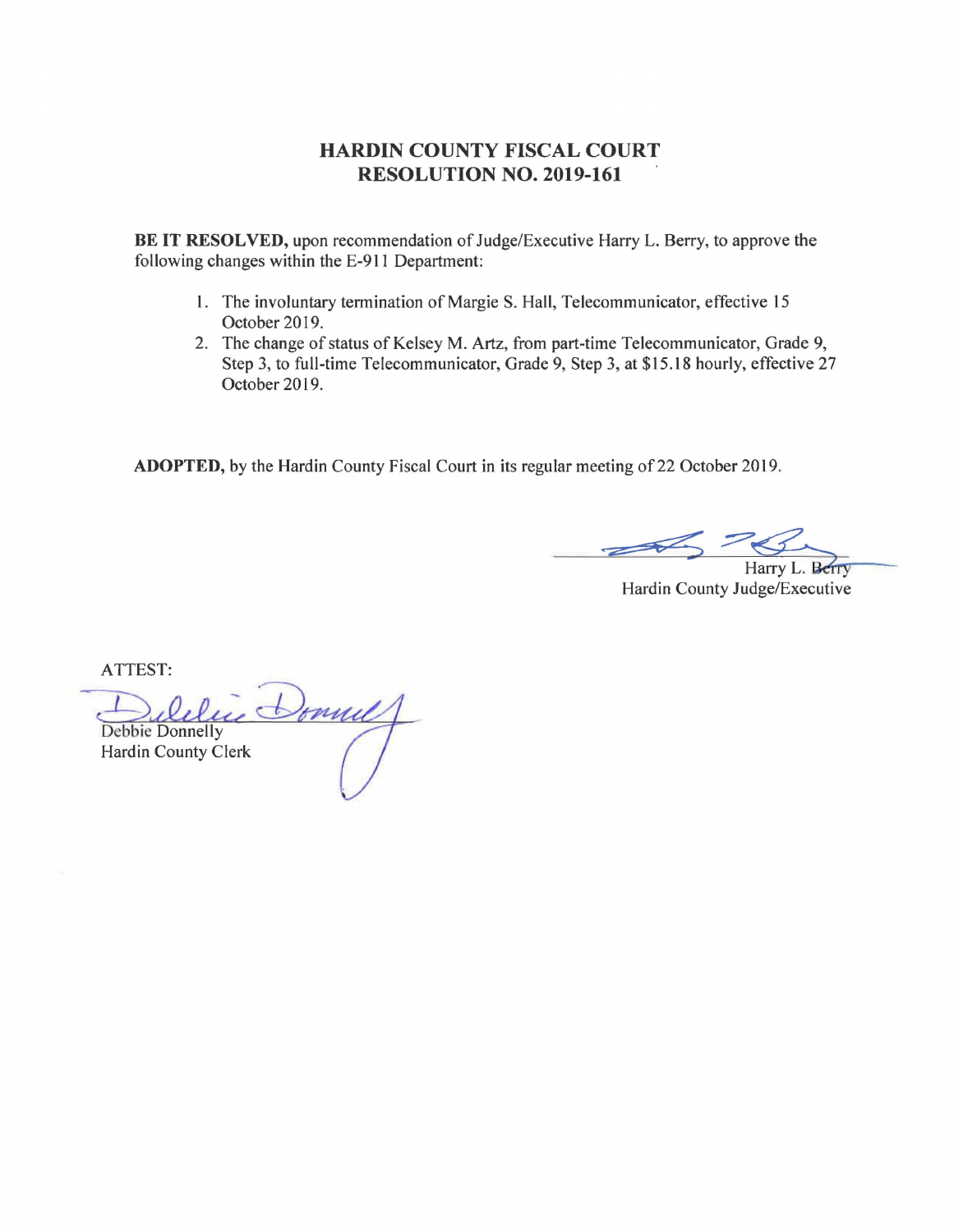**BE IT RESOLVED,** to transfer from FY 2019-2020 Budget Accounts per the attached Journals:

Budget Transfers dated l 0/22/19 Budget Transfers dated l 0/9/19 Cash Transfers dated l 0/22/19

**ADOPTED,** by the Hardin County Fiscal Court in its regular meeting of 8 October 2019.

Harry L. Berry Hardin County Judge/Executive

Delelie Donnel Hardin County Clerk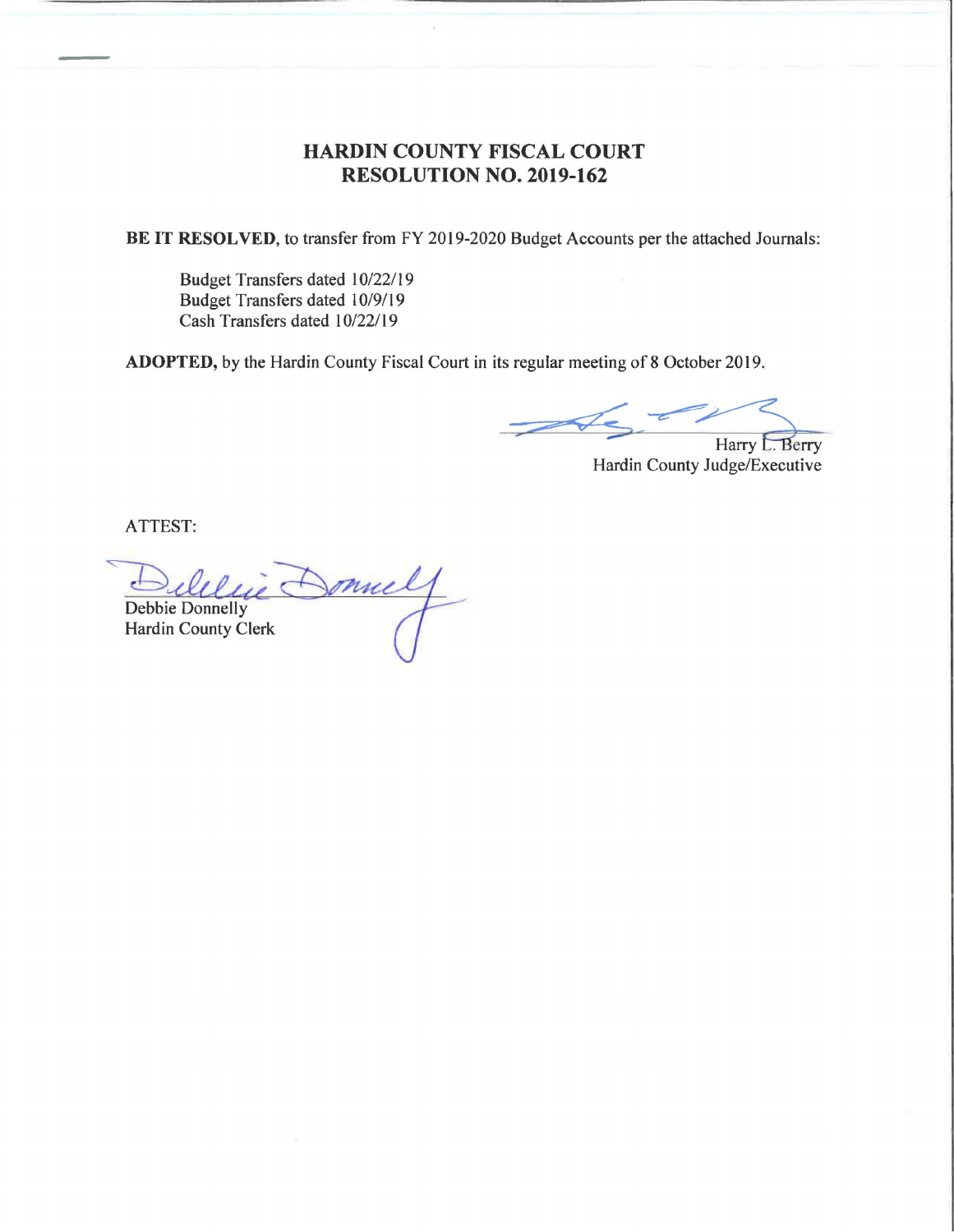# **Budget Transfers Journal HARDIN COUNTY FISCAL COURT**

*From: 10/22/2019 To: 10/22/2019 All Funds OCT BUDGET TRANSFERS 10.22.19*

| Transfer            | Ordinance | Date     | Account      | Description                                                                 | Debit     | Credit      |
|---------------------|-----------|----------|--------------|-----------------------------------------------------------------------------|-----------|-------------|
| 00000014            |           | 10/22/19 | 01-5020-446- | TO: 01-5020-569 CORONER -REGISTRATIONS, CONF., & T                          |           | 400.00      |
| 00000014            |           | 10/22/19 | 01-5020-569- | FROM: 01-5020-446 CORONER - FUNCTION SPEC. EQUIP. &                         | 400.00    |             |
| 00000014            |           | 10/22/19 | 01-9100-336- | TO: 01-9100-413 GEN. ADMIN. SER. -COMPUTER EQUIPM                           |           | 200.00      |
| 00000014            |           | 10/22/19 | 01-9100-413- | FROM: 01-9100-336 GEN. ADMIN. SER. -MAINT.&REPAIR                           | 200.00    |             |
| 00000014            |           | 10/22/19 | 80-5145-741- | TO: 80-5145-703 E-911 - COMMUNICATION EQUIPMENT                             |           | 5,000.00    |
| 00000014            |           | 10/22/19 | 80-5145-741- | TO: 80-5146-703 E-911-CMRS -COMMUNICATION EQUIPMEN                          |           | 15,000.00   |
| 00000014            |           | 10/22/19 | 80-5145-703- | FROM: 80-5145-741 E-911 - CAPITAL EQUIPMENT FUND                            | 5,000.00  |             |
| 00000014            |           | 10/22/19 | 80-5146-703- | FROM: 80-5145-741 E-911 - CAPITAL EQUIPMENT FUND                            | 15,000.00 |             |
| 00000014            |           | 10/22/19 | 01-5140-315- | TO: 01-5140-446 EMS - EQUIP. (FUNCTION SPEC.)                               |           | 310.00      |
| 00000014            |           | 10/22/19 | 01-5140-446- | FROM: 01-5140-315 EMS -CONTR. SERV. W/ PRIVATE AGY                          | 310.00    |             |
| 00000014            |           | 10/22/19 | 01-5140-315- | TO: 01-5140-573-026 EMS - TEL-BLC3-706-3785 MIFI                            |           | 463.94      |
| 00000014            |           | 10/22/19 |              | 01-5140-573-026  FROM: 01-5140-315  EMS -CONTR. SERV. W/ PRIVATE AGY        | 463.94    |             |
| 00000014            |           | 10/22/19 | 01-5140-315- | TO: 01-5140-573-022 EMS - TEL-BLC3-706-3786 MIFI                            |           | 463.94      |
| 00000014            |           | 10/22/19 |              | 01-5140-573-022    FROM: 01-5140-315    EMS -CONTR. SERV. W/    PRIVATE AGY | 463.94    |             |
| 00000014            |           | 10/22/19 | 01-5140-315- | TO: 01-5140-573-023 EMS - TEL-BLC3-706-3429 MIFI                            |           | 397.88      |
| 00000014            |           | 10/22/19 |              | 01-5140-573-023 FROM: 01-5140-315 EMS -CONTR. SERV. W/ PRIVATE AGY          | 397.88    |             |
| 00000014            |           | 10/22/19 | 01-5140-315- | TO: 01-5140-573-027 EMS - TEL-BLC3-706-3802 MIFI                            |           | 807.88      |
| 00000014            |           | 10/22/19 |              |                                                                             | 807.88    |             |
| 00000014            |           | 10/22/19 | 01-5140-315- | TO: 01-5140-573-028 EMS - TEL-BLC3-706-3803 MIFI                            |           | 397.88      |
| 00000014            |           | 10/22/19 |              | 01-5140-573-028 FROM: 01-5140-315 EMS -CONTR. SERV. W/ PRIVATE AGY          | 397.88    |             |
| 00000014            |           | 10/22/19 | 01-5140-315- | TO: 01-5140-573-029 EMS -TEL-BLC3-706-8296 MIFI                             |           | 397.88      |
| 00000014            |           | 10/22/19 |              | 01-5140-573-029 FROM: 01-5140-315 EMS -CONTR. SERV. W/ PRIVATE AGY          | 397.88    |             |
| 00000014            |           | 10/22/19 | 01-5140-315- | TO: 01-5140-573-012 EMS - TEL-BLC3-706-3829 MIFI                            |           | 577.88      |
| 00000014            |           | 10/22/19 |              | 01-5140-573-012 FROM: 01-5140-315 EMS -CONTR. SERV. W/ PRIVATE AGY          | 577.88    |             |
| 00000014            |           | 10/22/19 | 03-5101-565- | TO: 03-5101-566 JAIL -REIMBURSEMENT TO CANTEEN FUN                          |           | 50.00       |
| 00000014            |           | 10/22/19 | 03-5101-739- | TO: 03-5101-566 JAIL -REIMBURSEMENT TO CANTEEN FUN                          |           | 50.00       |
| 00000014            |           | 10/22/19 | 03-5101-709- | TO: 03-5101-566 JAIL -REIMBURSEMENT TO CANTEEN FUN                          |           | 50.00       |
| 00000014            |           | 10/22/19 | 03-5101-599- | TO: 03-5101-566 JAIL -REIMBURSEMENT TO CANTEEN FUN                          |           | 44.00       |
| 00000014            |           | 10/22/19 | 03-5101-566- | FROM: 03-5101-565 JAIL -PRINTING, STATIONARY, FORM                          | 50.00     |             |
| 00000014            |           | 10/22/19 | 03-5101-566- | FROM: 03-5101-739 JAIL -OTHER EQUIPMENT                                     | 50.00     |             |
| 00000014            |           | 10/22/19 | 03-5101-566- | FROM: 03-5101-709 JAIL -FURNITURE AND FIXTURES                              | 50.00     |             |
| 10/18/2019 09:23 am |           |          |              |                                                                             |           | Page 1 of 2 |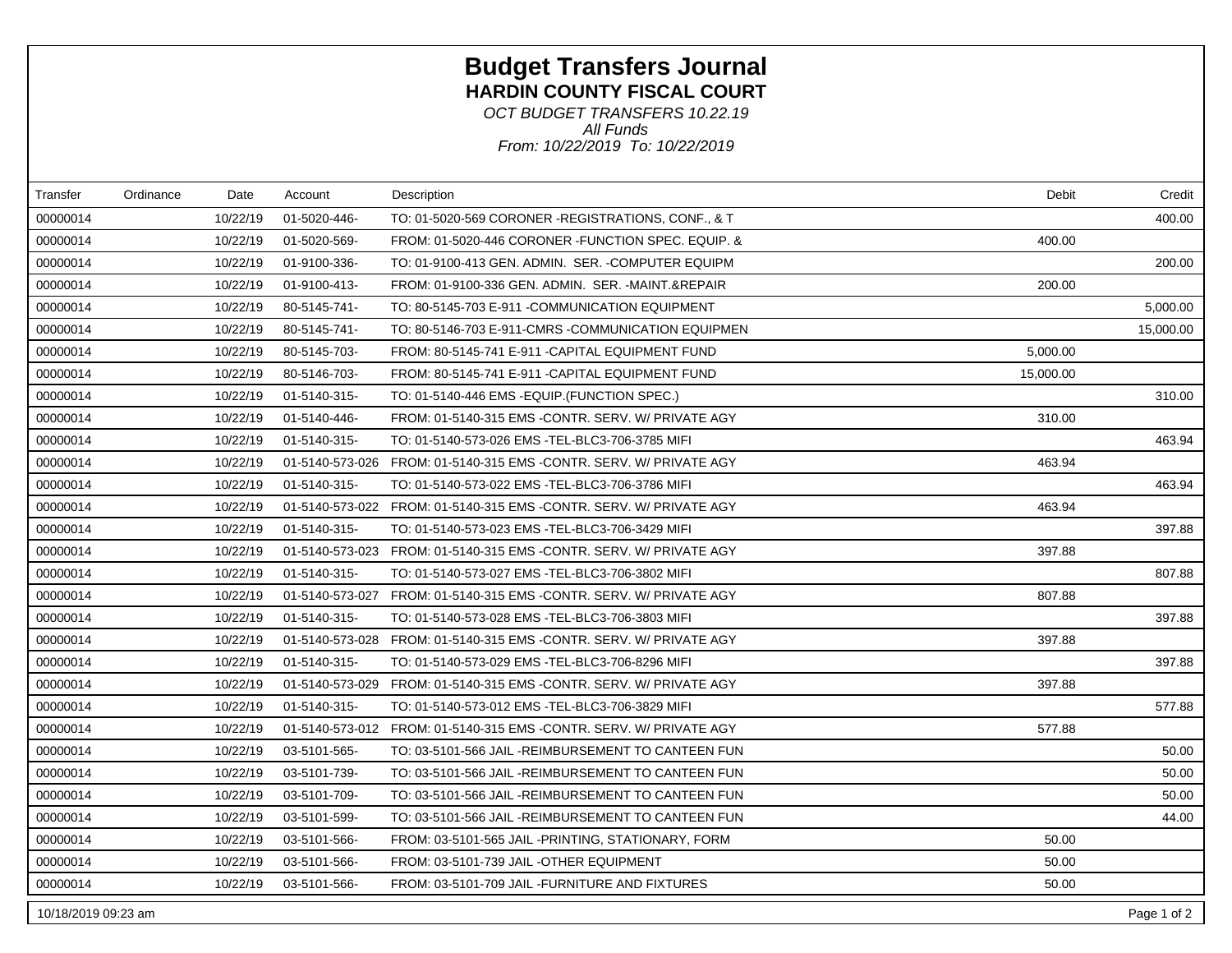# **Budget Transfers Journal HARDIN COUNTY FISCAL COURT**

*From: 10/22/2019 To: 10/22/2019 All Funds OCT BUDGET TRANSFERS 10.22.19*

| Transfer | Ordinance | Date     | Account         | Description                                        |                        | Debit     | Credit    |
|----------|-----------|----------|-----------------|----------------------------------------------------|------------------------|-----------|-----------|
| 00000014 |           | 10/22/19 | 03-5101-566-    | FROM: 03-5101-599 JAIL -MISC.                      |                        | 44.00     |           |
| 00000014 |           | 10/22/19 | 01-5020-398-    | TO: 01-9100-398-001 GEN, ADMIN, SER, -DSL-COM4-852 |                        |           | 353.25    |
| 00000014 |           | 10/22/19 | 01-5140-398-    | TO: 03-9100                                        |                        |           |           |
| 00000014 |           | 10/22/19 | 01-5140-398-    | TO: 01-9100-398-001 GEN, ADMIN, SER, -DSL-COM4-852 |                        |           | 458.50    |
| 00000014 |           | 10/22/19 | 01-5135-398-001 | TO: 01-9100-398-001 GEN, ADMIN, SER, -DSL-COM4-852 |                        |           | 153.25    |
| 00000014 |           | 10/22/19 | 01-9100-398-001 | FROM: 01-5020-398 CORONER -DSL-WIN1-270-769-3016   |                        | 353.25    |           |
| 00000014 |           | 10/22/19 | 01-9100-398-001 | FROM: 01-5140-398 EMS -DSL-WIN1-270-769-3016       |                        | 458.50    |           |
| 00000014 |           | 10/22/19 | 01-9100-398-001 | FROM: 01-5135-398-001 EM -CABLEBOX 8529 30 002 017 |                        | 153.25    |           |
| 00000014 |           | 10/22/19 | 80-5145-741-    | TO: 80-5145-302 E-911 - ADVERTISING                |                        |           | 2,500.00  |
| 00000014 |           | 10/22/19 | 80-5145-302-    | FROM: 80-5145-741 E-911 - CAPITAL EQUIPMENT FUND   |                        | 2,500.00  |           |
| 00000014 |           | 10/22/19 | 01-5205-137-    | TO: 01-5205-902 ANIMAL CARE & CNTRL -DISTRIBUTION  |                        |           | 604.00    |
| 00000014 |           | 10/22/19 | 01-5205-902-    | FROM: 01-5205-137 ANIMAL CARE & CNTRL -VETERINARIA |                        | 604.00    |           |
|          |           |          |                 |                                                    | <b>Transfer Totals</b> | 28,680.28 | 28,680.28 |
|          |           |          |                 |                                                    | <b>Grand Totals</b>    | 28,680.28 | 28,680.28 |
|          |           |          |                 |                                                    |                        |           |           |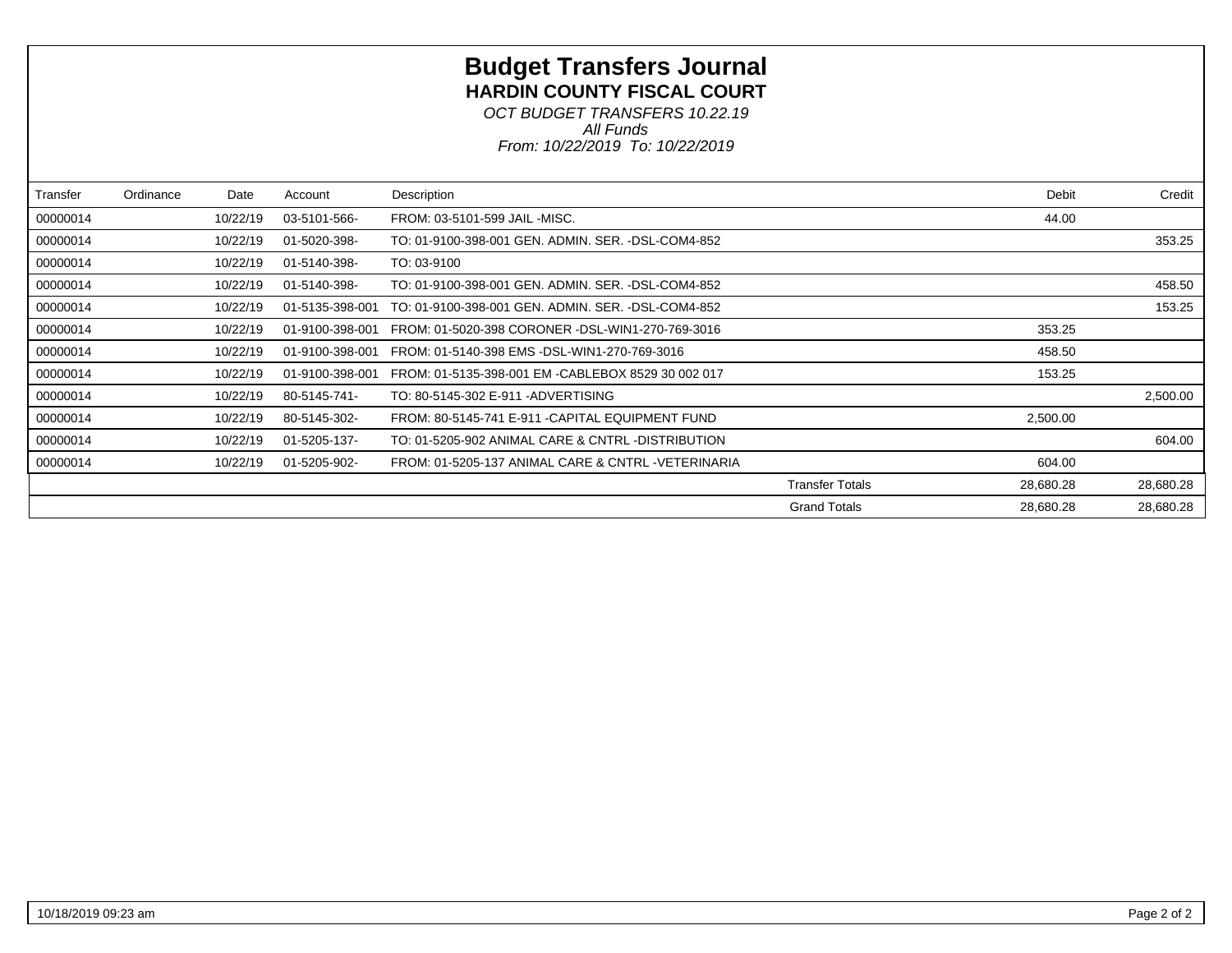## **Budget Transfers Journal HARDIN COUNTY FISCAL COURT**

*From: 10/09/2019 To: 10/09/2019 All Funds OCT BUDGET TRANSFERS 10.9.19*

| Transfer | Ordinance | Date     | Account      | Description                                                                    |                        | Debit  | Credit |
|----------|-----------|----------|--------------|--------------------------------------------------------------------------------|------------------------|--------|--------|
| 00000013 |           | 10/09/19 | 01-5140-315- | TO: 01-5140-573-027 EMS -TEL-BLC3-706-3802 MIFI                                |                        |        | 100.00 |
| 00000013 |           | 10/09/19 |              | 01-5140-573-027    FROM: 01-5140-315    EMS -CONTR. SERV. W/    PRIVATE    AGY |                        | 100.00 |        |
|          |           |          |              |                                                                                | <b>Transfer Totals</b> | 100.00 | 100.00 |
|          |           |          |              |                                                                                | <b>Grand Totals</b>    | 100.00 | 100.00 |